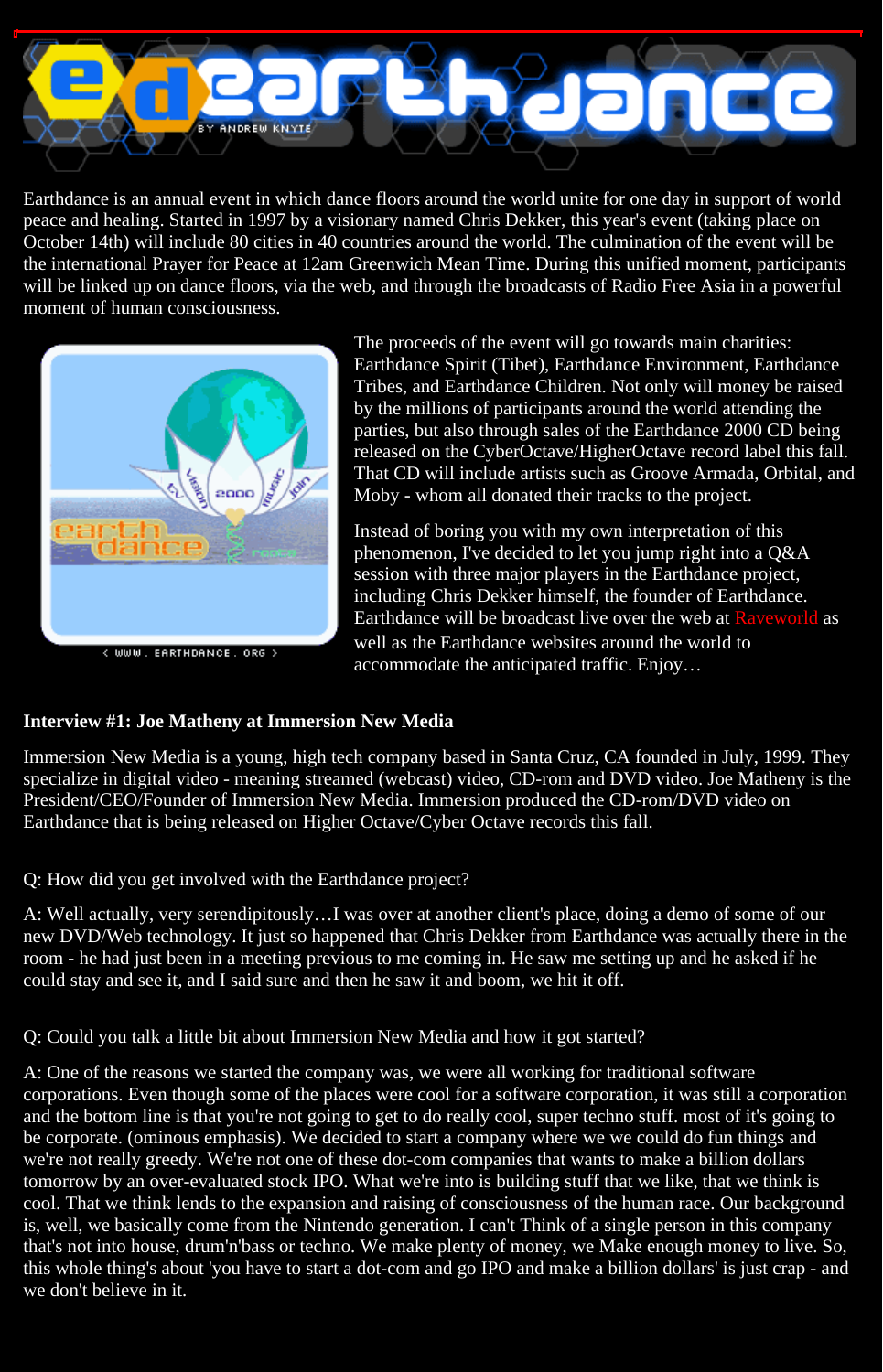- Q: Incredible, revolutionary if I may say so…
- A: (Laughter)…everybody keeps saying that. Like, 'my God, you're not greedy?!'
- Q: If there's one thing that you would want people to know about Immersion New Media what would it be?
- A: That we're New Media, we're not old Media.

# Q: That's it?

A: That means something. Before writing was stamped into the culture with the printing press…the way we communicated with each other was we all danced around a fire and told stories. We painted on cave walls, and we made clay figurines, and we banged on drums. All the things we did to communicate to each other were holistic expressions…not this disassociated, intellectual way of doing it with words on paper. Television, radio, newspapers, magazines, books - they just don't get what we do. It's like, they're speaking in cuneiform or something, and we're speaking in some sort of Alpha-Centauri dialect. They just don't know how to communicate the way we communicate, so what we decided to do was to create a company that communicates our way.

Q: So besides the DVD project, will Immersion New Media be involved in any other aspect of the Earthdance project this year?

A: Actually, I probably will be - Immersion through me will. I'll be there with my Canon XL 1 I think doing some digital shooting and I think we're going to try to link that up and pipe it out live on the web. In kind of an unofficial capacity, Immersion is still involved. Everybody in the company is way behind what Chris and those guys are doing, so we try to lend as much of our time volunteer-wise as we can.

## **Interview #2: Collin Rae at Higher Octave**

Collin Rae is the Product Marketing Manager at Higher Octave records. Mr. Rae has written for Accelerator magazine and worked at EMI records in San Francisco before arriving at Higher Octave in Malibu, CA. Cyber Octave is the dance/electronica division of Higher Octave records, on which the Earthdance CD/DVD/CD-Rom package is being released.

Q: Can you tell us a little bit about Higher Octave?

A: Well, Higher Octave started out about 15 years ago. It was one of the first New Age record labels. It's always been a label that concentrated on not only the music, but the spirituality that surrounded the music that they were choosing to release. Every project we've released had to have a certain amount of consciousness and spirituality…



< WWW. CYBEROCTAVE. COM >

Q: That's great - that's great for the project. How did Higher Octave get involved with the Earthdance?

A: That was our president Matt Marshall. Through some twist of fate, he has a way of meeting these types of people who have this sort of elevated consciousness in their projects - they sort of gravitate towards him. And it's an amazing thing.

Q: Right. Could you describe any other artists or projects that might be related to the rave scene at all?

A: The Earthdance project is the one that launched us into that field…which was also an important reason why they sought a person like me to work in marketing. I was doing some writing for Accelerator magazine and my background was Electronic music and that kind of thing. Now what we're doing is looking at delving into some of the other artists that are surrounding Earthdance like a young kid named Steve Porter who is a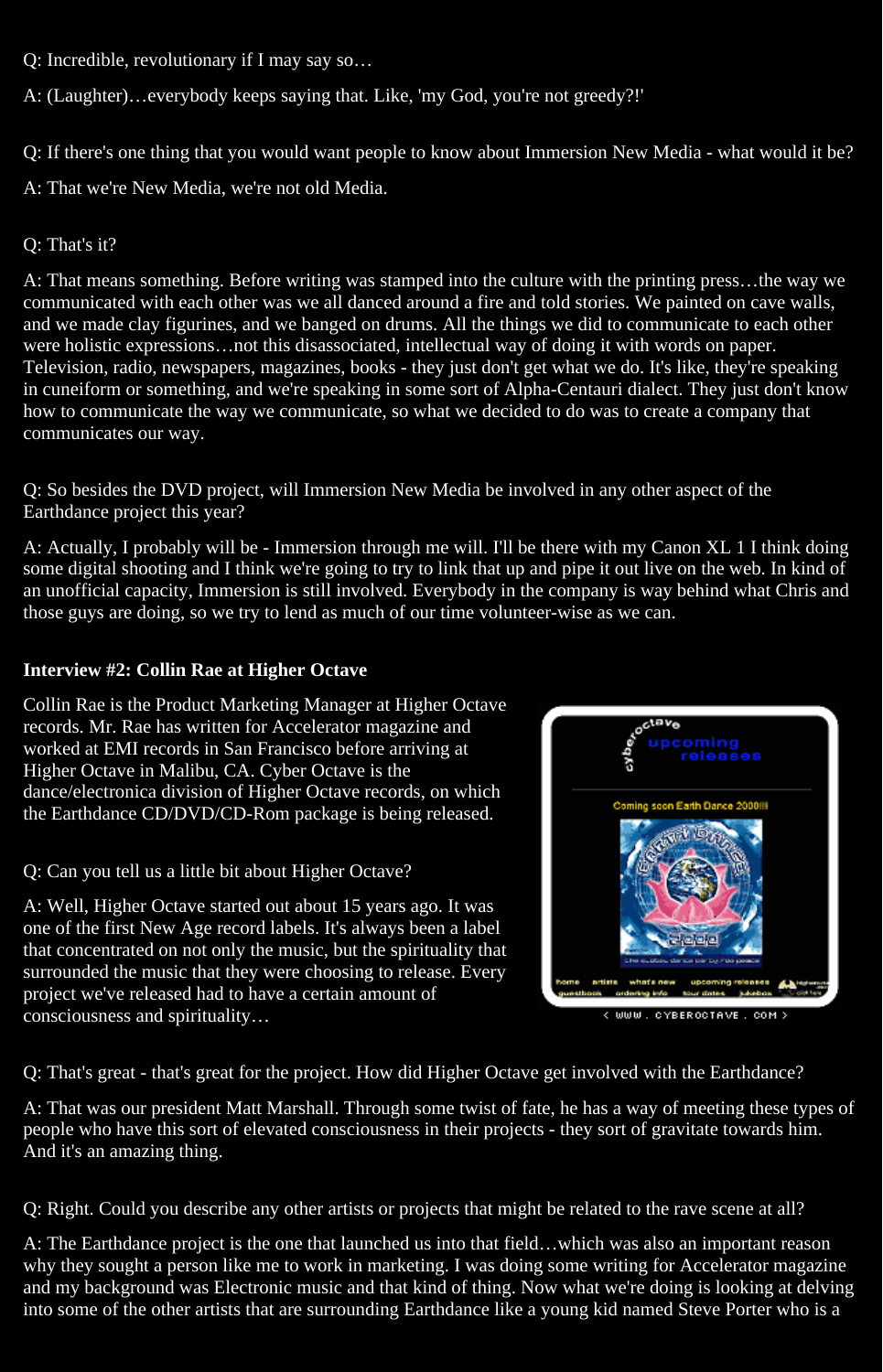producer and remixer that is heavily into the Earthdance family and wants to be a part of this label and that whole project. We do the Medicine Drum records which is the musical project by Chris Dekker. We want to bring in bands that may not be related to Earthdance directly, but are continuing that modern/electronic sound that will fit within what we're doing with Earthdance.

Q: Now how many years has Higher Octave been putting out the Earthdance CDs?

A: This is the second year…

Q: Incredible. And how long do you plan on doing it?

C: Hopefully as long as Earthdance grows and is around.

Q: Wow. So would you then say this is more of an underground thing or you'd want to get as much awareness as possible?

A: We are trying to lift this out of the underground. With certain people - when you can throw raves around the world and get two to five thousand people at those parties worldwide…that to me signifies that it's more than an underground thing. It is now our job to raise consciousness in the music buying community. This music is more that just music that you pop in your stereo, ya know, this is something that is being collected and put out to serve this purpose and to raise consciousness about the issues in Tibet and worldwide issues.

Q: Well, let me ask you this one question, and that would be, if there's one thing that you would want he Eklipze magazine readers to know about either yourself or Higher Octave, or anything else that you're into what would that be?

C: (laughter) There's probably a lot of things, but we do this Earthdance record in order to sell it to help fund future Earthdance projects. Support us by picking up the record and letting that money go. Higher Octave doesn't make any profit from that record. This is done by us purely to uplift that movement. Recognize that and help us out.

#### **Interview #3: Chris Dekker at Earthdance**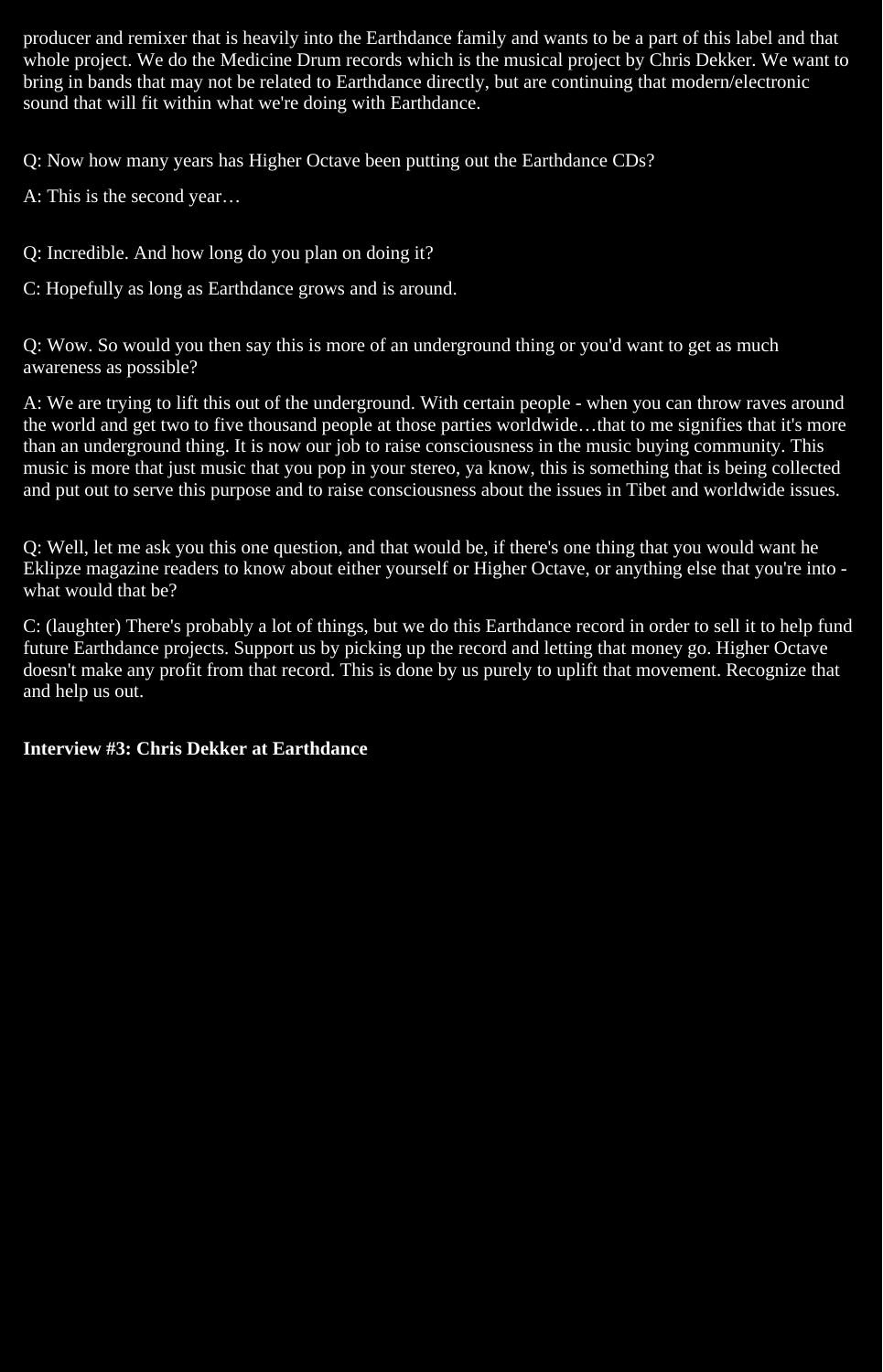



```
PHOTOS >
```




Chris Dekker is the reason all of this is happening. An all-around nice guy, Dekker is a musician, a humanitarian, an entrepreneur and lover of life. Dekker is a practitioner of shamanism and has traveled all over the world.

Q: Could you talk about your admiration for dance culture?

A: I've been a percussionist for like, sixteen years now, and my original passion was for organic drums and organic rhythms and then when I got into making electronica music as a producer with my band Medicine Drum, the idea was to do electronic music and travel together. When I sort of got into electronic dance music I found it as one of the most powerful sort of new forces of music I ever felt. It was so tribal, it was really a reconnection of the spirit, of the body, and dance which is taking over which was great. I was brought up in a culture where you 'go out and watch the band' and there was a separation, but now you can just immerse yourself into the great energy of dance beats and sounds and people moving their body. It's an ancient tribal revival I call it.

# Q: Can we talk about the origins of Earthdance?

A: Sure. We started doing these parties in London called 'Return to the Source' which was a fusion between ancient and modern, and the idea was to create a contemporary club night using electronic dance music but have a real shamanic theme to it, and that exploded and we took it across the world to South Africa, Australia - we've been to America a few times. So that was my first step into trying to create an event with consciousness and it was great. So then I had this idea - when I was traveling one day - I just had this idea of the whole world dancing at the same time. I thought if that could happen, that would be a really powerful thing because one of the oldest rituals of humankind is to dance together as a tribe, and I thought the whole world dancing as a tribe, with music and dance, no boundaries, no need for words. I came back to London, brainstormed and started networking with some people I knew internationally. The first Earthdance we did, we had 18 cities take part. It became this viral network. I made lots of phone calls, lots of e-mails, getting promoters

involved…we basically started communities that just kept spreading. It was great and it's grown since then.

Q: Now, as far as the focus on Tibet - that seems to be a core cause of the Earthdance project.

A: Right.

# Q: How did that take shape?

A: I've always been a great supporter of the Tibetan cause. It's one of these causes that doesn't get a lot of support by international government for one. It gets media support, and luckily some of the Hollywood stars got involved, otherwise nobody would hear about it. Especially in the UK where we were living, it is so underplayed in the media the atrocities that are going on right now in the 21st century, it is incredible to even believe that the governments of the world are allowing it to happen.

Q: Could you talk about it a little bit because I'll admit that I'm a media victim in that respect…

A: Sure. For example, 6000 monasteries being destroyed…monks at this very moment today are being tortured in prisons with cattle prods in their mouths - electrified, their teeth are falling out because there's so much electricity. There's beatings, whippings, all sorts of torture - the Chinese are experts at torture. Basically they're systematically over a period of time breaking the spirit of the country. It's cultural genocide, and over a period of time they've flooded Tibet with Chinese, they've raped the environment, it's got one of the most saddest histories of environmental damage. It's the roof of the world, it has a very, very frail ecosystem. And they're continually blowing it to pieces, taking all of the forests down, it's a very fertile land and they know it too, it's a great wealth of resources and their just mining it to bits.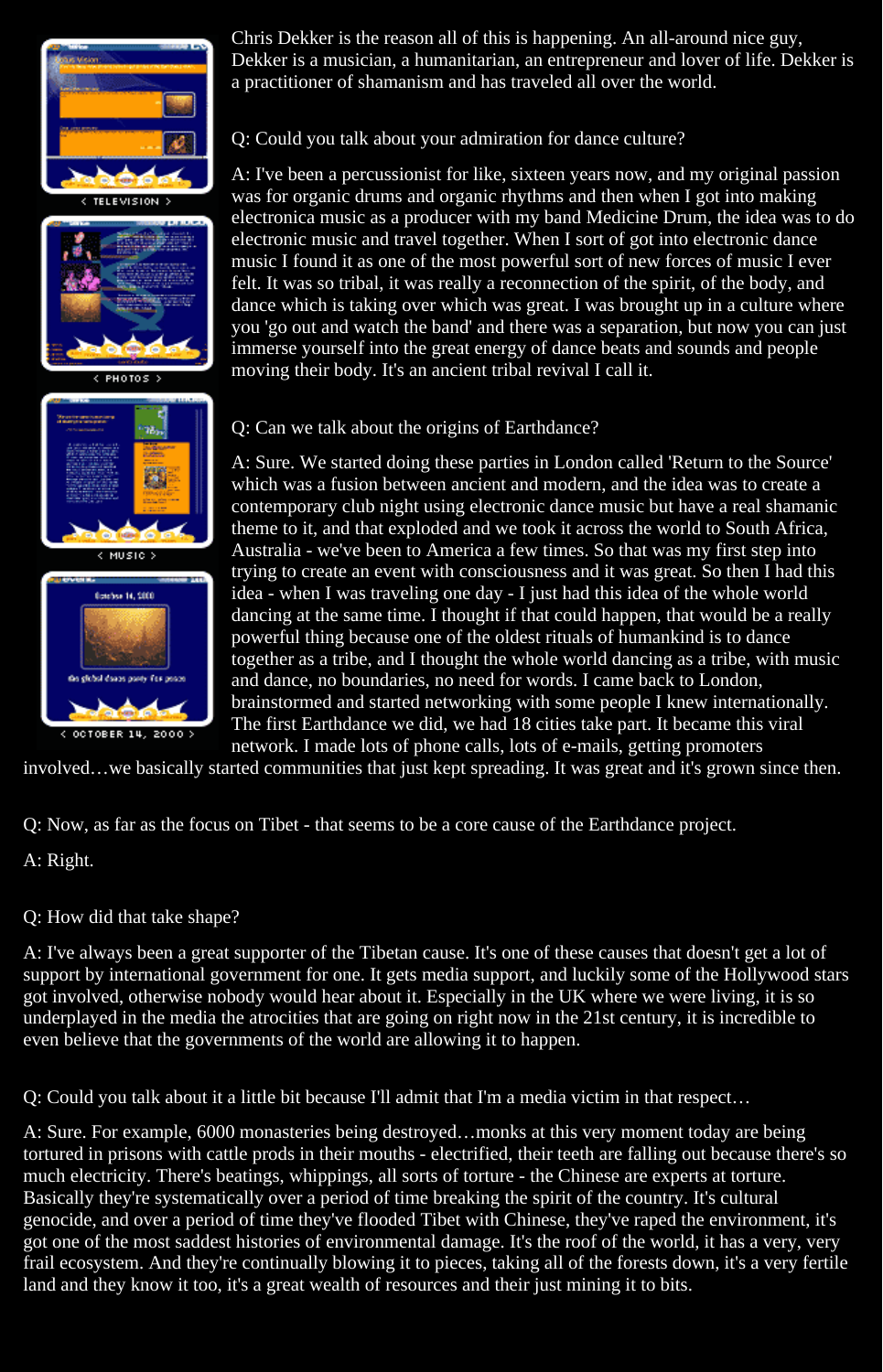Q: One of the things that struck a personal chord with me about the Earthdance project is the whole idea of globalism and concern for fellow humanity - and when you mention the word genocide, to me, it's one of those things that happens a lot. People actually kill people just based on them being different…

A: It's incredible that it's happening. Here I am nestled in sunny California and life's really cool and I'm shopping organic foods but across the other side of the world…there's actual documented proof that women very advanced in their stages of pregnancy are being dragged into little vans and be taken out into the middle of nowhere and aborted.

Q: In China?

A: In Tibet. Tibetan women. It's really sickening.

Q: Are there any other countries such as maybe Croatia, Bosnia, Rwanda - things that you might eventually direct your Energy towards?

A: Well actually yes - originally the focus has been Tibet, only because it has the spiritual message behind the actual cause. It's also very deep and for me it symbolizes the essence of dance culture. The whole dance culture tagline PLUR (Peace Love Unity & Respect?) that's Buddhist - that's exactly what the Tibetans are practicing.

Q: Oh really? I didn't know that…

A: Peace, Love, Unity & Respect…even though their country is being taken over, they're not wanting to fight back. They're incredible people really. Very peaceful, it's incredible. So, dance culture for me also symbolizes a great gathering of the peaceful tribes through a peaceful union of music and dance. And it's a great cause for dance culture…

Q: To rally around…

A: Yes. It's a real call for the underdog as well. The governments are all making their big plans with the growing economy of China, and nobody wants to attack it - well, not attack it or make an issue or stand up against China…

Q: Or even question it…

A: They're definitely questioning it. If Tibet had loads of oil that America needed it would be another situation like what happened in the Middle East - it's all politics, and it's a shame that a whole race of people have to be put into a political agenda.

Q: And you were saying that this year some different things were happening - some expansions of issues?

A: So the last three years, we've noticed that some of the promoters in different parts of the world have wanted to support their local issues. We expanded the Earthdance causes this year and you can choose from four causes as a promoter. The Environment, The Children, The Indigenous Tribes or Tibet. So what's happening now is that the Brazilian promoters are choosing the rainforests, the South African promoters are choosing the starving children in Africa. It's allowed the whole thing to open up and peace be the issue. There's so many issues…

Q: Think globally, act locally…

C: Terrific…

Q: One more thing about humanity before I move onto the Earthdance project. What is your position on the AIDS epidemic and how that's pretty much decimating a lot of our population?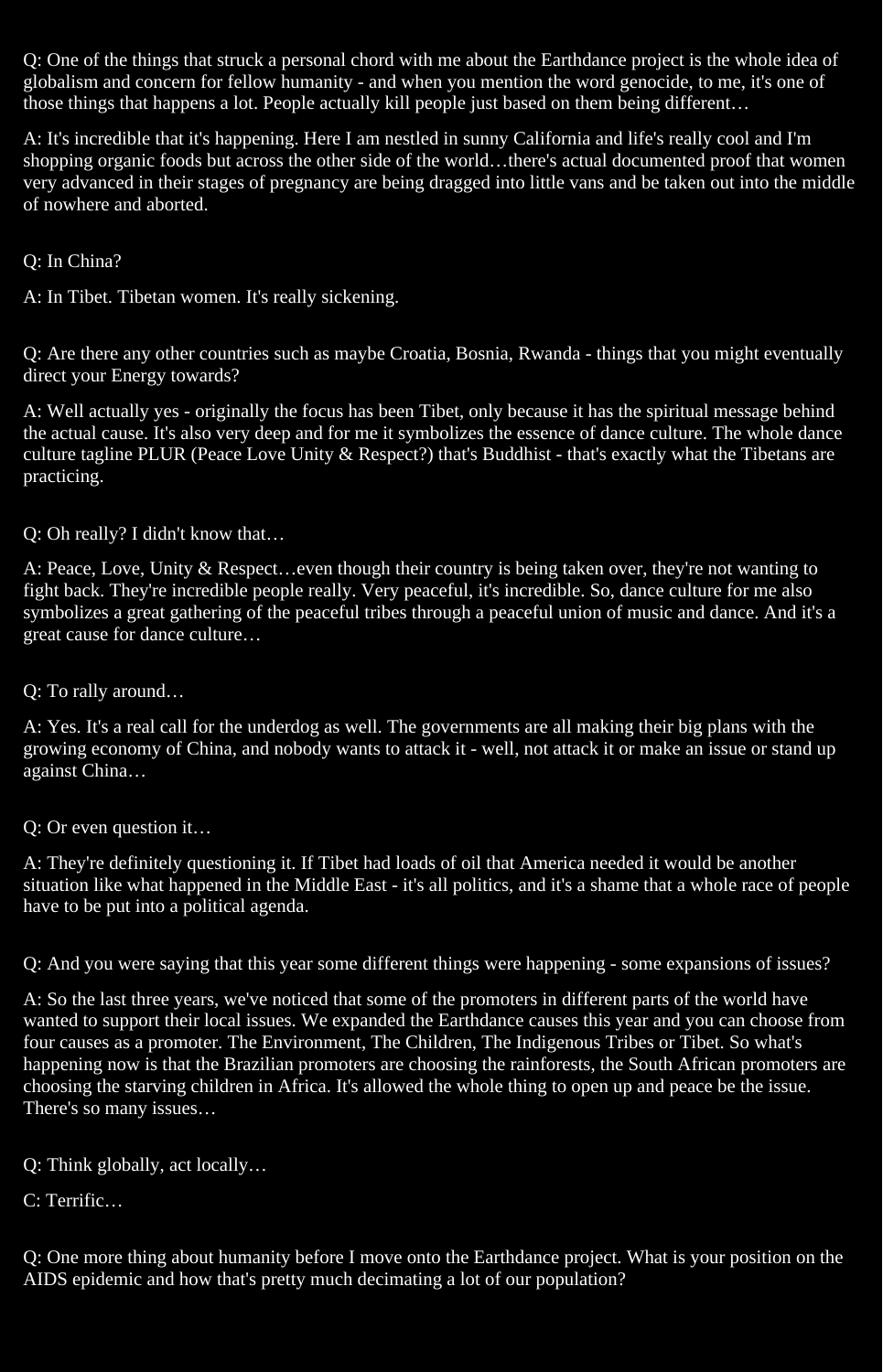## A: The AIDS epidemic…you mean in our society?

Q: Generally our society, and it seems to be attacking the third world with a vengeance…

A: That's a difficult question. AIDS, and plagues, and all these sorts of things are a symbol of where society is at with our lack of using a conscious use of resources. A lack of conscious use of spirit and all sorts of things. I don't really know - there's so many different theories about how it was designed in a laboratory and spread into the third world, and all sorts of conspiracy theories - definitely. I'm not one to give an opinion on how it formed. All I can say definitely is that it's a bad situation.

On a general level, any epidemic will bring people back to what's really real, - the human spirit, the human body, looking after yourself, and AIDS has definitely done that. It's brought back a sense of compassion. The whole AIDS movement for example in Australia - I had big contact with the gay community there, and many of my friends are gay, and it's really brought such a sense of solidarity in a lot of them as well - the whole community and that spreads to other communities.

On that level, when society goes off track, there's always natural, crazy things that happen like the [Bubonic] Plague to get us back into taking care of ourselves and taking care of our environment. If we don't take care of the environment…the planet is also a body, a living entity and when it has a cancer, the water is dirty, the air is dirty, we've got to start looking after that and we're part of that cycle and AIDS is another example of how we're not looking after ourselves and the planet.

Can you tell me about Eklipze Magazine?

Q: Sure. Eklipze Magazine is an underground magazine, based on electronic music, started by Honey Malek, I believe it's been around for about a year. It's still growing, definitely as magazine and right now all the staffers work for free including myself. And we're really just all about promoting awareness and really trying to put forward - not to be judgmental, but positive, drug-free side of the rave culture, and better living through circuitry, if you will.

A: That's exactly what we're all about. That was our whole thing with Return to the Source…my ex- wife was a dance therapist, and she did a lot of work with breathing techniques. She used to do these workshops she used to hand all the kids in the clubs her card to come to these workshops for free. She taught people how to use breath and movement - first with movement to get themselves to get to a heightened sense of awareness and ecstacy naturally. And it was very successful.

Q: Wow - that's awesome!

A: You should interview her one day - she has a wealth of information when it comes to that…

Q: I think I'll take you up on that offer actually. Could you talk a little bit about the Medicine Drum project?

A: Sure. Medicine Drum is the idea of bring tribal beats and energy with electronic music - that's why my live drums are always woven into the music, and lots of ethnic sounds, etc. Now we have a singer from Russia who is classically trained and she sings a Middle Eastern/European style…she's great. We also have a violinist and keyboardist who does great solos. It's an interesting blend.

Q: Have you performed live?

C: Yeah - we've performed for years all around the world in all the big festivals…Womad…Japan, etc. Actually, we're doing a 'Return To The Source' party in Mexico in late October.

Q: That sounds so cool…

A: You'd love it. I've been wanting to start the club in the Bay Area…but Earthdance is just to busy for me these days. I mean - everything goes on the back burner when it comes to Earthdance. (Laughter)

Q: Of course, that's the marquee event…Speaking of Earthdance, one of the things I'm sure some people might wonder about is the 'Prayer for Peace'. Is it a non-denominational prayer? Can you talk a little bit about that?